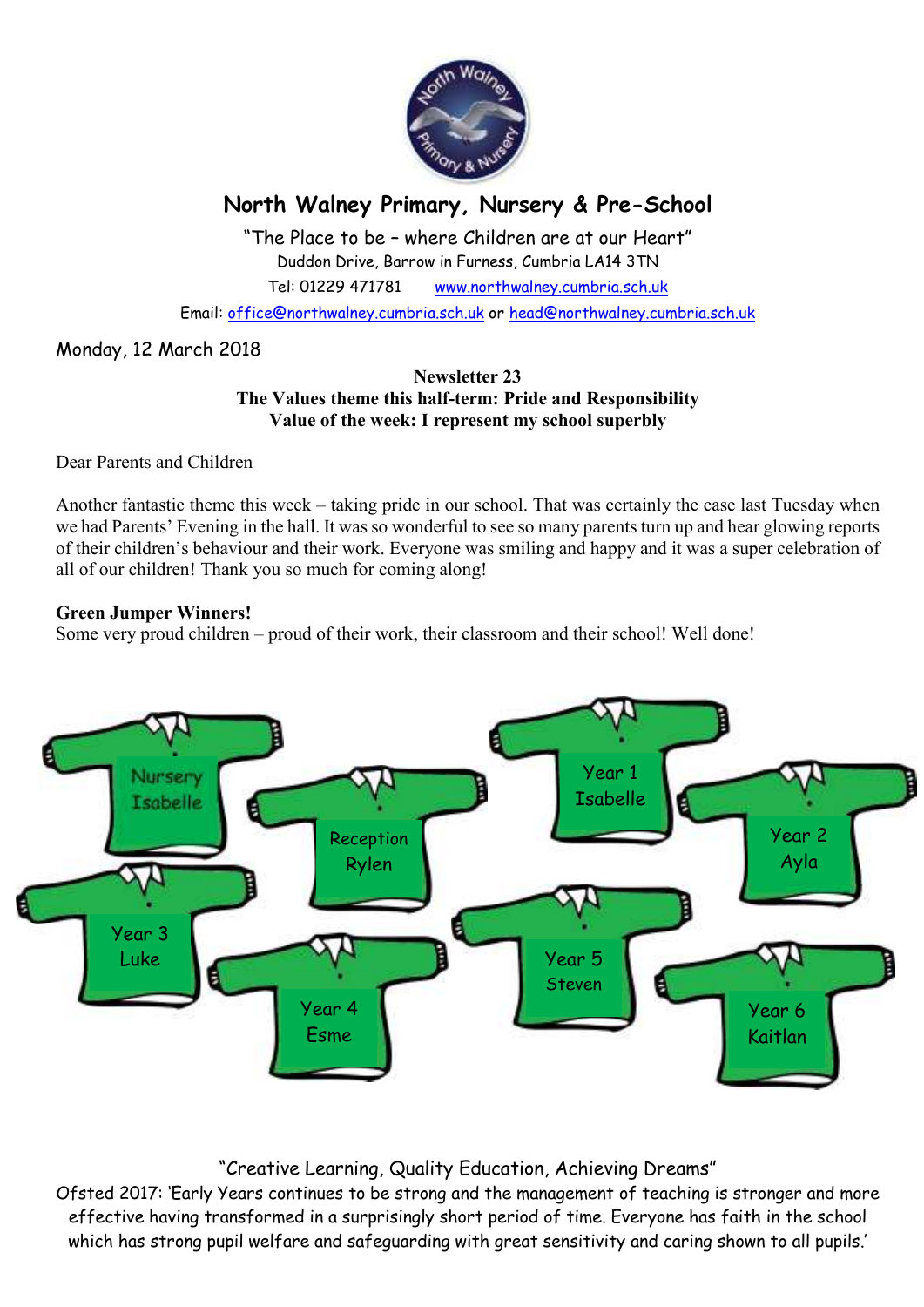

## **Karate Grading**

I am so pleased to announce that the next grading is taking place on the 22<sup>nd</sup> March. Once again, all of the children have worked extremely hard towards this and we are on tenterhooks as to who will pass! Not all children are taking part this time as some are not quite there with their moves, but further details are coming out from the Karate leader, Natalie.

#### **Easter Egg Competition**

The annual Easter Egg decorating competition will soon be upon us so anyone who would like to enter needs to decorate their egg and bring it in to school on Thursday  $29<sup>th</sup> March$  (last day of term). The winners will be announced in assembly at 11am if parents would like to come along too! Prizes for each of the winners in each year group plus 2<sup>nd</sup> and 3<sup>rd</sup> place prizes PLUS if any adults want to have a go, please do join in!

the children and staff. As with last year, all we will be doing is going round our playgrounds carefully as many times as we can during the afternoon –running, jogging or walking! The aim is to do as many laps as possible and Wagtails and Nursery will be joining us for part of the afternoon too! If you want to come and walk with us, or are free to be one of our official lap counters, then please turn up

#### **Supporting Sports Relief**

As we are all involved in the school's Sponsored Walk, we have decided that this year we will have a low key Sports Relief day on Friday 23rd March. All the children can come in sports kits or non-uniform for the day if they are able to donate some money towards this national charity which supports children all across the world. Thank you for anything you feel you can give.





#### **Bills and payments**

As the end of term is fast approaching – please make sure all bills are paid. If you are unsure of what you might owe, then please contact the school office and speak to Mrs Malone. Thank you.

#### **IMPORTANT General Advice**

I am aware that some of our children come to school on their own. Whilst I think this is a great thing to develop confidence and self-awareness, please could I urge any parents of children in Year 3 and younger to still walk their children to school. Crossing some of these roads is very unpredictable and we had a very near miss at my other school last week where young children were walking themselves to school. Please, please can any children who are in Year 3 or younger be brought to school by a responsible adult or teenager. We just want the children to be safe. Many thanks.





#### **Sponsored Walk - REMINDER**  This is happening on the afternoon of Tuesday  $20<sup>th</sup>$  March and will involve all of

from 1pm on Tuesday! Let's hope the rain stays away!

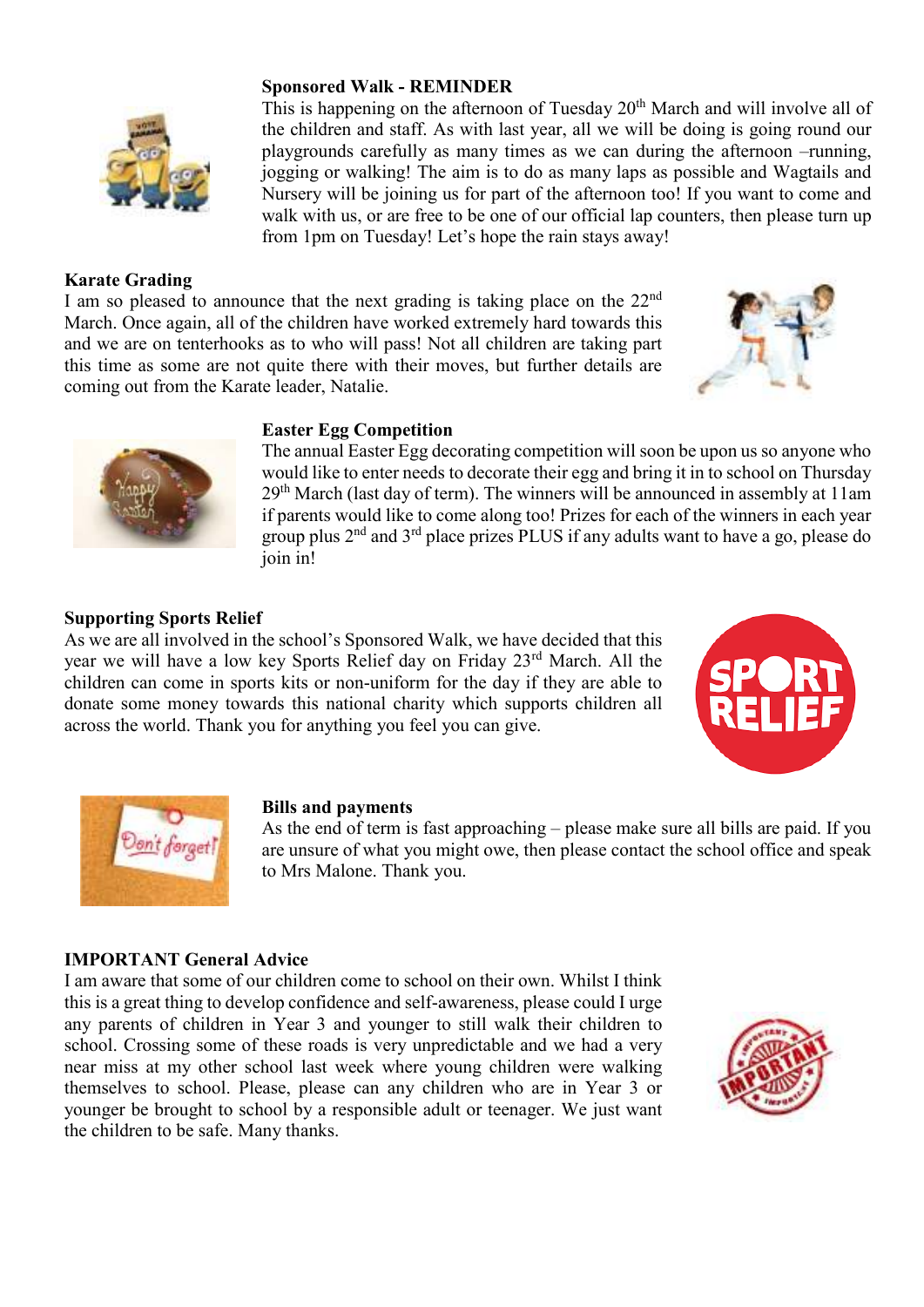## **Natterjacks Offer**

Why not try Natterjacks this month whilst our Special Offer is on?

Does your child attend any of our after school events? Karate? SATS club?

Football?

Why not book your child into Natterjacks until 5pm for £1.00 usual price £2.25!

**OR** 

Book your child in for 2 full sessions in the same week and then get film night on the Friday for our hourly price of £2.25 instead of £4.25! (25p snack still

## applies)

## **PRE BOOKED ONLY!**

No sibling discount applies for this offer Email us on: **Natterjacks@northwalney.cumbria.sch.uk** 



## **Year 6 Leavers Hoodies**

You can now order your child's Leavers Hoodie by going to www.oneidentity.co.uk Register now as a new customer which can take up to 48 hrs to confirm Then once you have received a conformation email sign in on the site Go to Leavers hoodies and put your order in.

*Please have order online before 28th March* 

And finally…

As I said at the beginning of the letter – it is a great theme for this week and I can say, hand on heart, that I feel extremely proud of our amazing school and all it has achieved in such a short space of time. The continued commitment and energy of staff, the support of parents and having such wonderful children in the school makes my job so much easier – and I love it! Keep up the fantastic work everyone and lets make the whole island proud to have North Walney Primary School here!

Yours sincerely,

Paul Slater



**Natterjacks Breakfast Club – Open from 7:45am Natterjacks After School Club – Open between 3:15 and 5:00pm** 

## **Dates for this week:**

| Monday 12 March    | 3.00pm SATs Club.                                         |
|--------------------|-----------------------------------------------------------|
| Tuesday 13 March   | 3.30pm-4.30pm Football club.                              |
| Wednesday 14 March |                                                           |
| Thursday 15 March  | Swimming for Reception Year 3 & 4.<br>3.15pm Karate Club. |
| Friday 16 March    |                                                           |